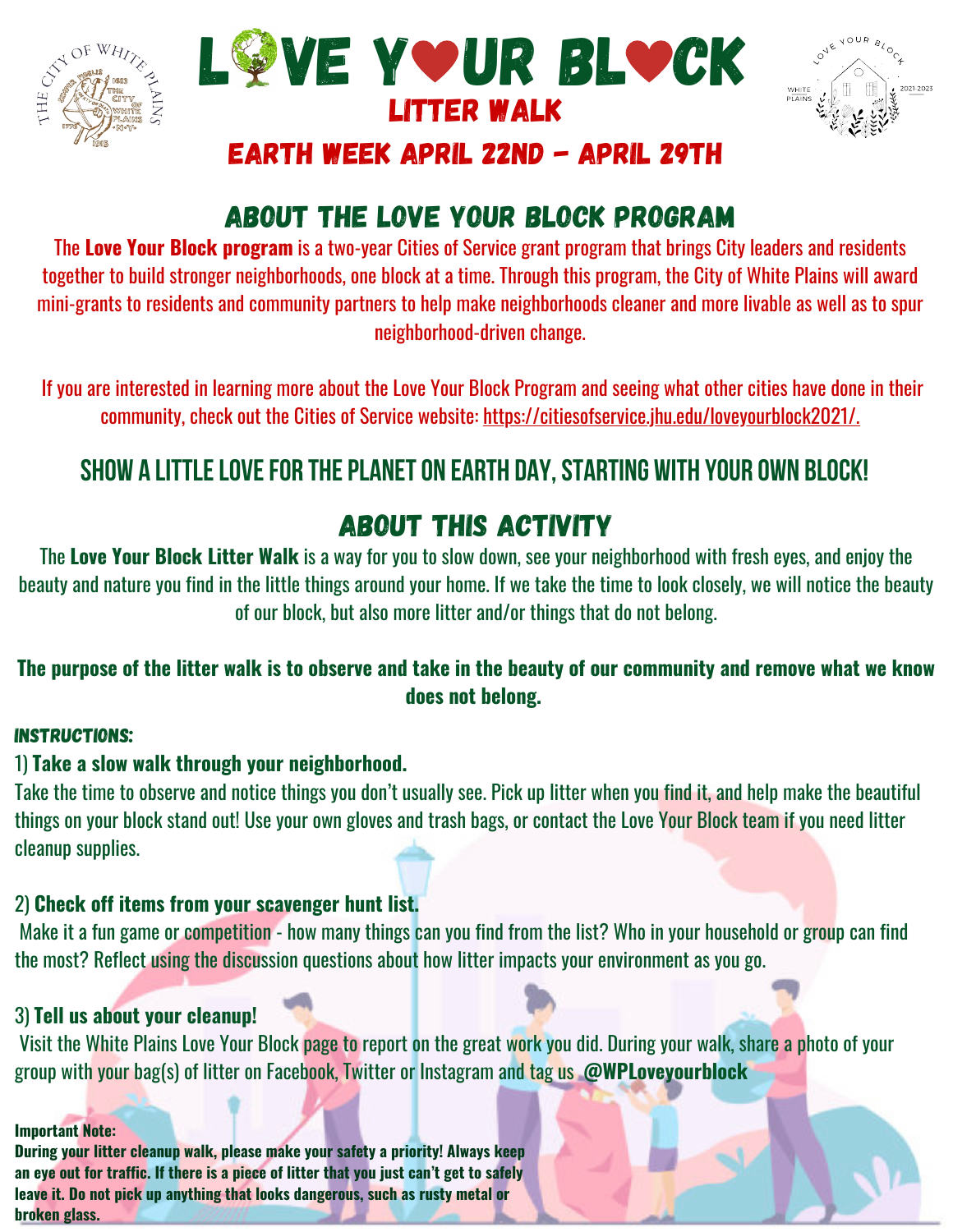# Love YOur BLock Scavenger Hunt

Your neighborhood is full of beautiful and amazing things. These beautiful things can be natural, human-made, seasonal, or long-lasting. If you look closely, you might notice beautiful trees, flowers, puddles to splash in, or even cool bugs or tree stumps. Many of our daily human activities impact this environment, and not always in positive ways. The point of this activity is to slow down, take an honest look at how we are impacting our environment, and take action to help care for it.

### **As you notice the beauty and pick up litter around your neighborhood, check things off your scavenger hunt list!**

| <b>LITTER/ ITEMS THAT DON'T</b><br><b>BELONG</b>       | <b>BEAUTIFUL THINGS I SEE</b>                  |
|--------------------------------------------------------|------------------------------------------------|
| Disposable water or juice bottle.                      | A tree or plant the same height as you         |
| A plastic bag or plastic film.                         | A blooming flower                              |
| Litter that might endanger an<br>animal                | An interesting leaf                            |
| <b>Bottle cap or lid</b>                               | Your favorite building or house on the block   |
| aluminium can                                          | Something rainbow colored                      |
| Single use drinking cup (coffee cup, fast food<br>cup) | A bird nest                                    |
| Litter smaller than a quarter                          | An animal or insect                            |
| Something that could have been recycled                | An interestingly shaped branch, stick, or tree |
| <b>Fast food wrapper</b>                               | <b>Something soft</b>                          |
| <b>Something paper</b>                                 | Something that smells good                     |
| <b>Something metal</b>                                 | Something that is your favorite color          |
| <b>Candy wrapper</b>                                   | An interesting rock                            |
| Something that could have been reused                  | Something that makes you smile                 |
|                                                        |                                                |

LOVE YOUR BLOCK Litter Walk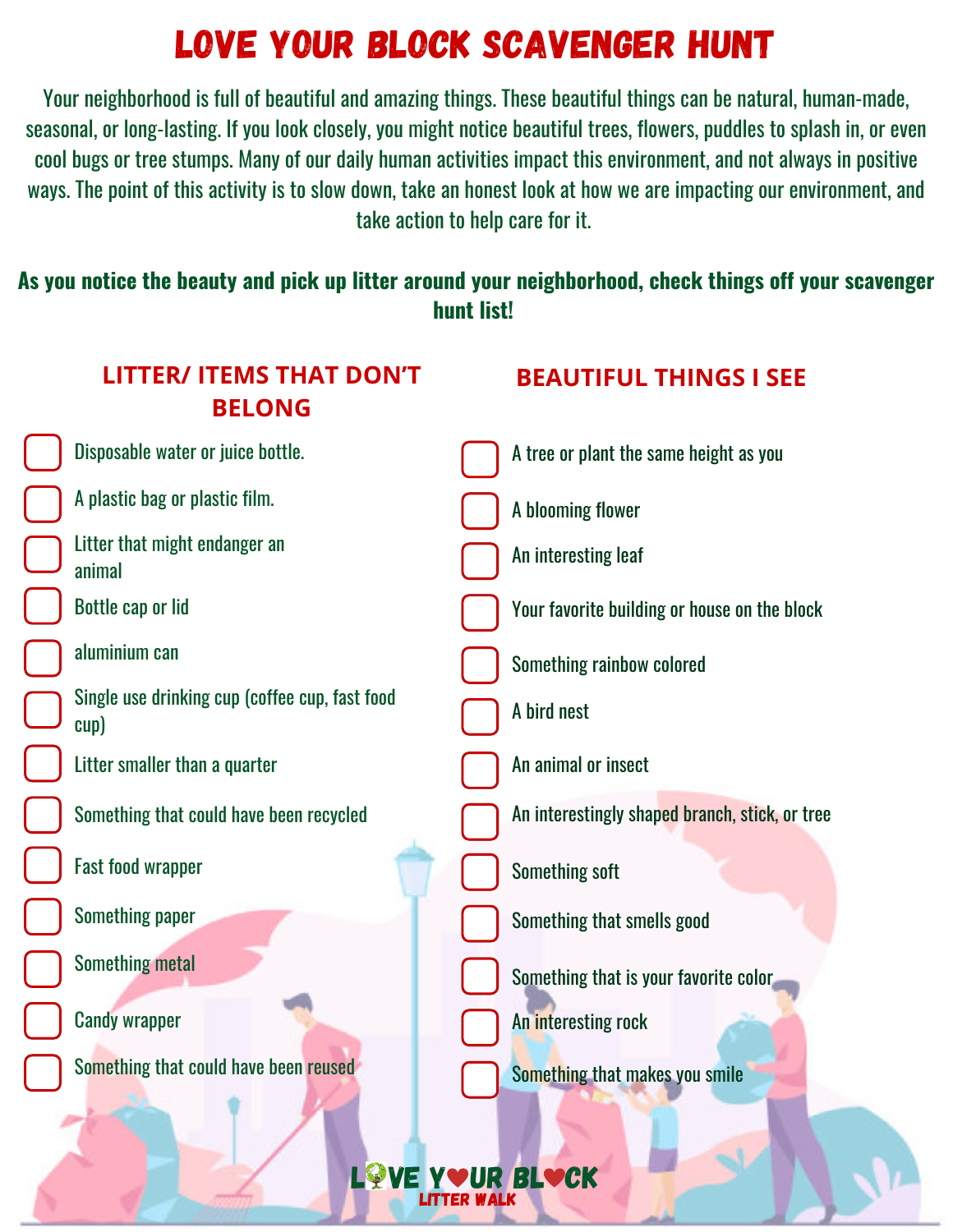# Discussion Questions

- How do you think the litter got here?
- What would have happened to this litter if you had not collected it?  $\bullet$
- Which items that you picked up could have been reused or recycled?  $\bullet$
- Which items will degrade quickly, and which ones will be around for a long time?  $\bullet$
- Which items would be most harmful to people, animals or nature? Why?  $\bullet$
- How else can we take care of our community and add more beauty?  $\bullet$
- What are some everyday choices we make at home that could improve the overall health of our environment?
- What did you learn while doing this activity?  $\bullet$

# **HOW WE IMPACT THE NATURAL WORLD AROUND US...**

Observing the beauty in the environment around you also helps you notice things that are out of place or unattractive, such as litter and pollution. Pollution from trash and litter can cause physical harm to animals and plants. Litter that's not picked up can eventually make its way into the storm drain system, where it pollutes our water. Litter can also be dangerous to people, limit play space or recreation areas, and attract pests. A littered, uncared-for space is not welcoming.

### **By removing litter and caring for your space, you create a healthy environment. Your actions help reduce animal endangerment and prevent future pollution while ensuring cleaner water, green spaces, and safer neighborhoods for all.**

Reducing litter in your neighborhood is one fantastic way to beautify the community. Taking a small step like picking up litter brings neighborhoods together. If a neighbor sees someone else cleaning up, they tend to help. Studies have also shown that when people see less litter in an area, they are more likely to find the right receptacle for their waste, and not litter. Even the smallest steps you take to beautify your block help increase pride in your neighborhood and build a sense of community.

## **Thanks for participating!**

LØVE YVUR BLVCK Litter Walk